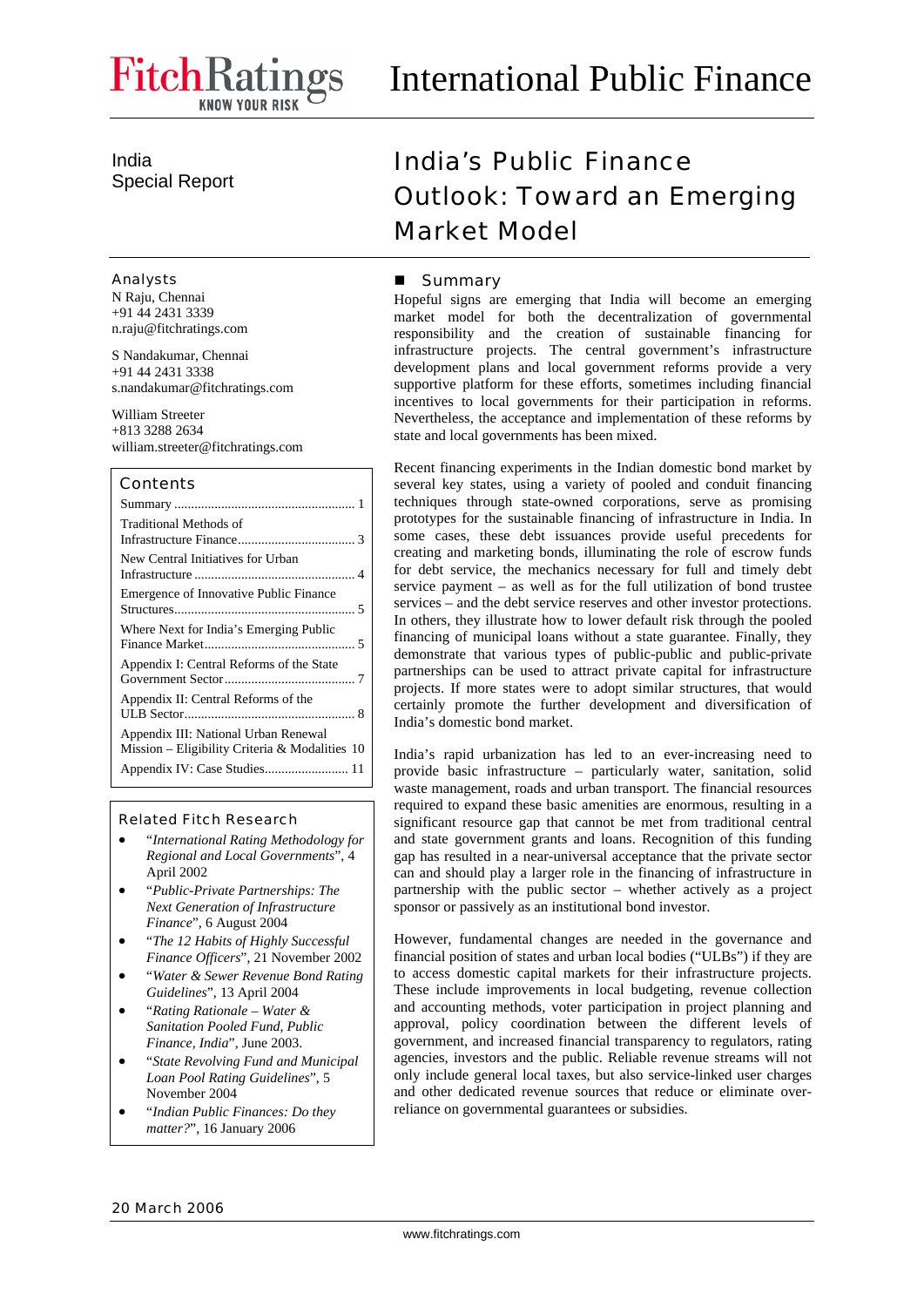FitchRati

# ■ The Urban Infrastructure Gap

Growth in India's urban population is outstripping the ability of the country's municipalities to meet demand for basic urban services such as water, sanitation, roads and urban transport. Efforts to better meet infrastructure needs are hampered by a chronic lack of resources, inadequate management capabilities at the state and ULB level, and the inability to develop sustainable financing for infrastructure projects. Over the long term, this problem will weaken the country's prospects for sustainable economic growth, which is why the policy pronouncements of the Ministry of Urban Development ("MoUD") now stress the need to enhance the economic productivity of urban areas.

The table below illustrates the very low investments that urban water supply and sanitation has attracted, although there was a significant jump in the  $9<sup>th</sup>$  Plan.

# Plan Expenditure (Central & State) on Urban Water Supply & Sanitation

| (INRbn)             |       |
|---------------------|-------|
| 1st Plan 1951-56    | 0.1   |
| 2nd Plan 1956-61    | 0.4   |
| 3rd Plan 1961-66    | 0.9   |
| Annual Plan 1966-69 | 0.7   |
| 4th Plan 1969-74    | 2.5   |
| 5th Plan 1974-79    | 5.4   |
| Annual Plan 1979-80 | 1.5   |
| 6th Plan 1980-85    | 23.4  |
| 7th Plan 1985-90    | 25.6  |
| Annual Plan 1990-92 | 17.3  |
| 8th Plan 1992-97    | 73.2  |
| 9th Plan 1997-2002  | 186.2 |

Source: PK Pradhan, Ministry of Urban Development, GoI, at Global Convention on Agenda for Urban Infrastructure Reforms.

## India's Urban Population Trends

According to India's 2001 census, its urban population totalled 285 million people out of a total national population of 1.03 billion. Three of the 10 largest cities in the world (Mumbai, Kolkata and Delhi) are located in India, and the country's urban population increased as a percentage of the total from 1% in 1901 to 18% in 1951 and 28% in 2001. This rise has led to the emergence of many "metro cities" – i.e. those with a population of more than one million. Urbanization trends indicate that the urban population will continue to grow at the rate of about 3% per year in the next few decades, as illustrated in the graph below, Urban Population Statistics.



## State of Urban Infrastructure in India

Despite the higher incomes of urban populations, the quantity and quality of basic infrastructure and urban services remain inadequate in many respects. The urban poor often have inadequate access to services such as water supply, sewerage and transportation, for example. Thus, the general urban population, and the population living in the slum settlements in particular, have been most adversely affected by deficiencies in urban services.

Various public and non-profit entities have produced an array of studies that document India's enormous infrastructure investment needs. The studies vary as to how they measure and prioritize these needs – from establishing a base level of service for India's urban population, to developing a world-class level of such urban services. Irrespective of the figures examined, however, all the studies suggest that the funding needs far outstrip current rates of investment by the central and state governments. In fact, financial reports for the state governments suggest that levels of infrastructure investment are declining relative to their budgets and to growth in state gross domestic product ("GDP"). This is the central reason why private sector participation is needed to supplement publicly financed efforts.

The Central Public Health and Environmental Engineering Organisation ("CPHEEO") has estimated the following service funding requirements for the 10th Five-Year Plan (2002-07). We note that it does not stipulate whether this outlay corresponds solely to the capital component or whether it also includes operating investment requirements.

- Water Supply: INR282 billion (USD6.3bn)
- Sanitation: INR232bn (USD5.2bn)
- Solid waste management: INR23bn (USD511 million)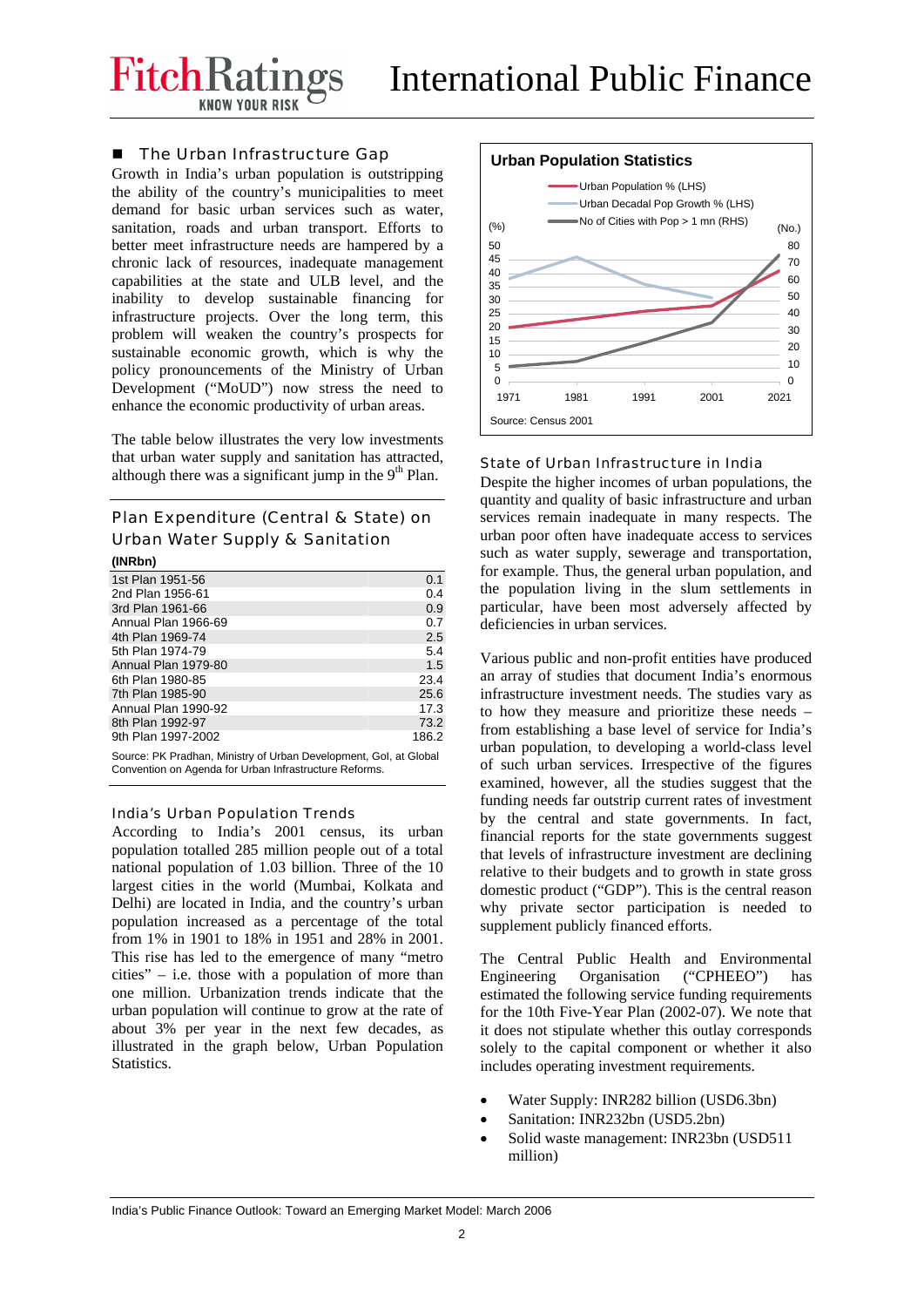**FitchRatings** 

In the next 10 years, some USD90bn is needed to fund key urban infrastructure such as water supply, sewerage, solid waste management and urban roads; available funds, however, total about USD10bn. Over the next five years alone the projected gap merely for the operation and maintenance of basic services in cities has been estimated at USD17bn. If urban mass rapid transit systems were also included, the gap would be much wider<sup>1</sup>.

# Water Supply

Traditionally, the state governments have played a dominant role in the planning and financing of government services and infrastructure, but have left service delivery, and operating and maintenance functions to the ULBs. About 85% of all urban households and 65% of urban slum households have access to piped water supply. Nevertheless, the level of service is often poor due to low pressure, supply interruptions caused by the need to manage demand, an *ad-hoc* approach to water pricing, and a generally high percentage (between 30%-50%) of unaccounted water in the form of system losses through faulty distribution networks<sup>2</sup>.

# Sewerage and Drainage

Old networks, faulty pipe alignment and the laying of water and sewer lines in the same trench are the prime causes of poor sanitary conditions in urban India. The institutional arrangements are similar to those for water supply and lack a managerial and organizational structure. While about 70% of the urban population have access to excreta disposal and 48% to a sewerage system, only about 26% of wastewater undergoes treatment before disposal, which results in serious environmental degradation. The situation is grimmer in slums, where only 46% have access to shared toilet facilities<sup>2</sup>.

## Solid Waste Management

-

Urban India generates about 0.1 million metric tons of waste every day (according to the 10th Plan document on Civic Amenities, 42 million tons of urban solid waste are generated annually). Collection efficiency ranges from 50% to 90%, while an average of about 65% of collected waste is dumped untreated<sup>2</sup>. Collection and transportation systems are primitive and much waste is disposed without proper treatment. Recycling and composting are used to reduce the volume of waste disposed, as a means of lengthening the lifespan of disposal sites. Municipal solid waste is one of the most neglected services, beset as it is by a lack of financial resources or proper equipment, inadequate manpower, the fragmentation of responsibilities and the noninvolvement of the community.

# Roads and Urban Transport

Urban roads are inadequate to meet growing traffic requirements. The number of vehicles in India has increased 80-fold over the last 40 years but road length has increased by only  $5\%$ <sup>1</sup>. Efficient roadway and urban transit networks are integral to the country's continued economic development. Traffic congestion costs the economy by delaying the delivery of workers, goods and services, and contributing to increased noise and air pollution levels, as well as heightening traffic safety risks. Only 17 of the 23 metropolitan cities have organised bus services, while urban rail service is limited to just four cities – Mumbai, Kolkata, Delhi and Chennai. Except for mega cities (those with a population exceeding four million), the modal split in favour of public transport is generally less than  $20\%$ <sup>3</sup>.

# ■ Traditional Methods of Infrastructure Financing

Historically, the majority of Indian urban infrastructure projects undertaken by ULBs have been financed via subsidies from the central and state governments, direct debt issuance by the states, or borrowings by state corporations that are dependent on state government budgetary appropriations or guarantees. This reliance on external government funding for local infrastructure projects has done little to promote fiscal and administrative responsibility among the ULBs, but has, instead, contributed to the fiscal ills of the central and state governments. Many states have structural budget deficits and issue debt to cover both capital needs and operating deficits.

State market loans rose from INR156bn in 1991 to INR868bn in 2001 to INR2296bn in the 2006 budget estimates. These figures are equivalent to 12.2%, 14.6% and 19.9%, respectively, of the total outstanding liabilities of the state governments. Total state liabilities – which include loans from the central government and state small savings and provident fund borrowings – are much larger, having grown from 22.5% of GDP in 1991 to 33.5% of GDP in 2005.

3 10th Plan Document on Civic Amenities.

-

<sup>&</sup>lt;sup>1</sup> According to Mr M Rajamani, Joint Secretary to the government of India, Ministry of Urban Development, at the 2nd Conference on financing municipalities and sub-national governments, Washington DC, September 2004.

<sup>&</sup>lt;sup>2</sup> USAID Report on Status of Urban Service Delivery and Urban Infrastructure Sector Reform in India, November 2001.

India's Public Finance Outlook: Toward an Emerging Market Model: March 2006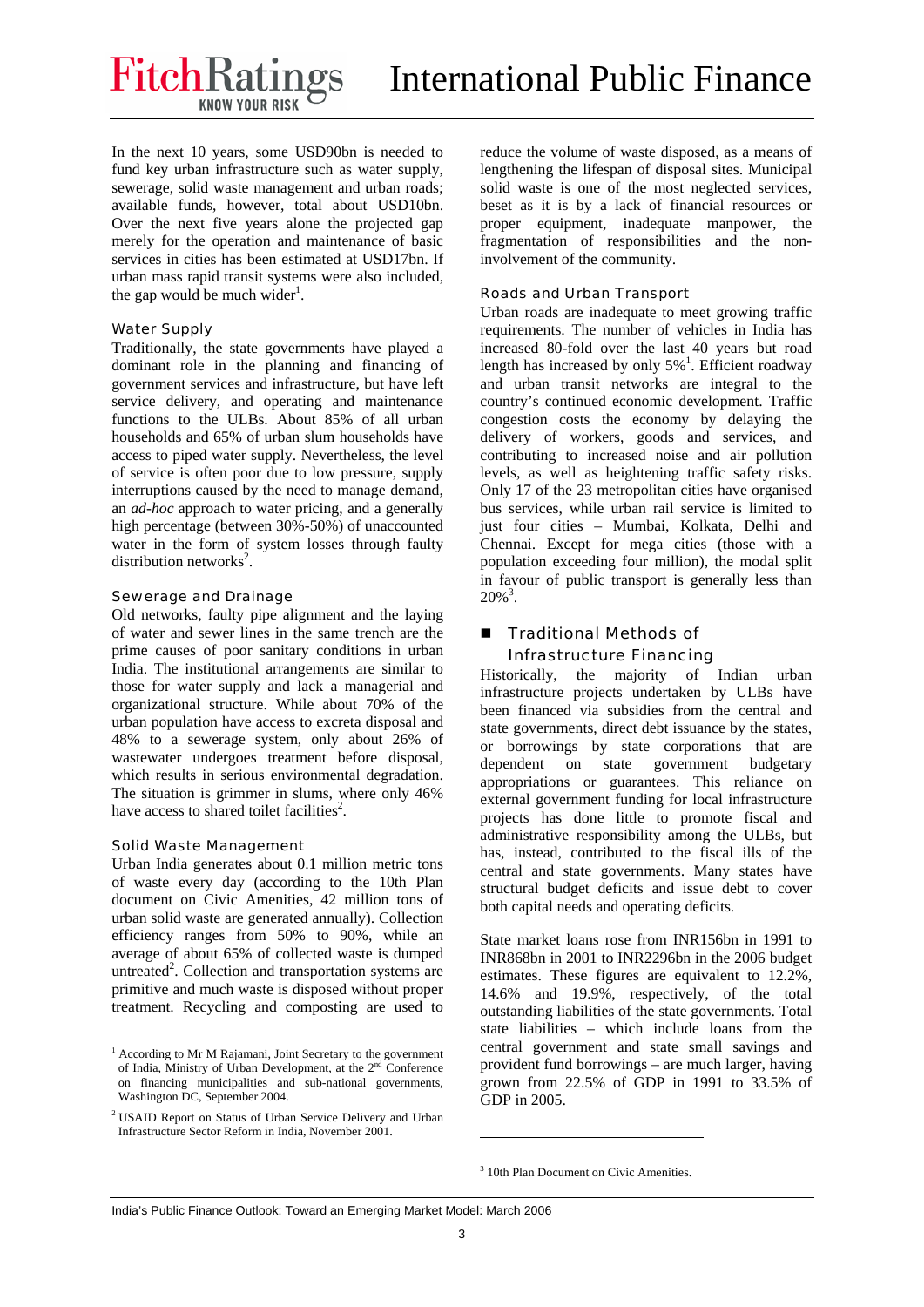Finally, state government guarantees to ULBs and other entities, and subsidies that cover the deficits of state public enterprises further expose the states to budgetary pressures. Increasing operating budget deficits (revenue deficits) have contributed to the growth of debt issuance, absorbing resources that would otherwise have been available for capital expenditure (see the table below, Select State Financial Trends, for an illustration of these tradeoffs). An alignment of interest rates on state borrowing to domestic market rates in the mid-1990s exacerbated this debt service problem.

## Select State Financial Trends

| Year                                       | as a % of GDP | Revenue Deficit Capital Outlay as<br>a % of GDP |  |  |  |  |
|--------------------------------------------|---------------|-------------------------------------------------|--|--|--|--|
| 1990-95 Avg                                | 0.7           | 1.6                                             |  |  |  |  |
| 1995-00 Avg                                | 1.6           | 1.4                                             |  |  |  |  |
| 2000-03 Avg                                | 2.5           | 1.5                                             |  |  |  |  |
| 2003-04                                    | 22            | 1.9                                             |  |  |  |  |
| Source: RBI Study of State Budgets 2005-06 |               |                                                 |  |  |  |  |

State investment in infrastructure is failing to keep pace with economic growth and the rise in the urban population. At the same time, the capacity of states to invest in infrastructure has been weakened. Concerns about mounting state debt, persistent if improving state budget deficits and substandard municipal finances resulted in the State Finance Commission ("SFC") and Reserve Bank of India ("RBI") reforms of state and municipal finances. These reforms are discussed in Appendices I and II of this report.

Multilateral institutions, such as the World Bank, JBIC and USAID, also play an important supplementary role in the financing of infrastructure, and in the promotion of domestic bond market participation. USAID's FIRE-D program sought to link project assistance to the implementation of certain fiscal reforms. Major institutions, such as the Life Insurance Corporation of India ("LIC") and the Housing and Urban Development Corporation of India ("HUDCO") are providing supplementary funding for infrastructure. Some domestic bonds have been sold by larger and more creditworthy states, larger cities and municipal corporations; however, they are still limited in number.

Several of India's larger cities and local government corporations have also begun to enter the bond market on a stand-alone basis, although few local government entities have both a steady supply of projects to be financed and strong underlying credit quality.

# ■ New Central Initiatives for Urban Infrastructure

Over the years, the central government has sponsored several infrastructure and urban investment schemes. Increasingly, grant funding has become conditional on the acceptance of certain reforms by the participating states and local governments. However, the effectiveness of past programs has been somewhat hampered by the relatively small size of the funding commitments in relation to the needs, a reluctance or slowness on the part of state and local governments to submit to reforms (even those mandated by constitutional amendments), and the unintended administrative entanglements that result from having so many active programs competing with one another for the same local government audience. Other impediments include the fact that states have only recently begun to develop viable debt structures for the domestic bond market, while public partners have yet to establish how to use funding commitments as a means of leveraging matching private capital.

In spite of these limitations, the direction of recent infrastructure and urban development initiatives holds much promise, in that central government grants are tied to managerial and fiscal reforms at the state and local government level. Perhaps the boldest of these "conditional infrastructure investment programs" is the National Urban Renewal Mission ("NURM"), which was announced by central government toward the end of 2005.

# NURM

The NURM is a five-year, INR1,000bn (USD22.2bn) conditional infrastructure investment program for select Indian cities. Eligible project areas include urban renewal, water, sewerage, solid waste, environmental improvement, street lighting, roads, urban transport and civic amenities.

The conditionality of the program is reflected in a series of mandatory reforms by the participating cities and states, as well as matching funding requirements from participating states.

One submission of the NURM is to promote urban infrastructure and governance through the Ministry of Urban Development ("MoUD"). The other is to provide basic services to the urban poor through the Ministry of Urban Employment and Poverty Alleviation ("MoUEPA"). Mega cities, state capitals and cities that are important in terms of culture and tourism are eligible for assistance under the program. The modalities and eligibility criteria under the NURM are discussed in Appendix III of this report.

India's Public Finance Outlook: Toward an Emerging Market Model: March 2006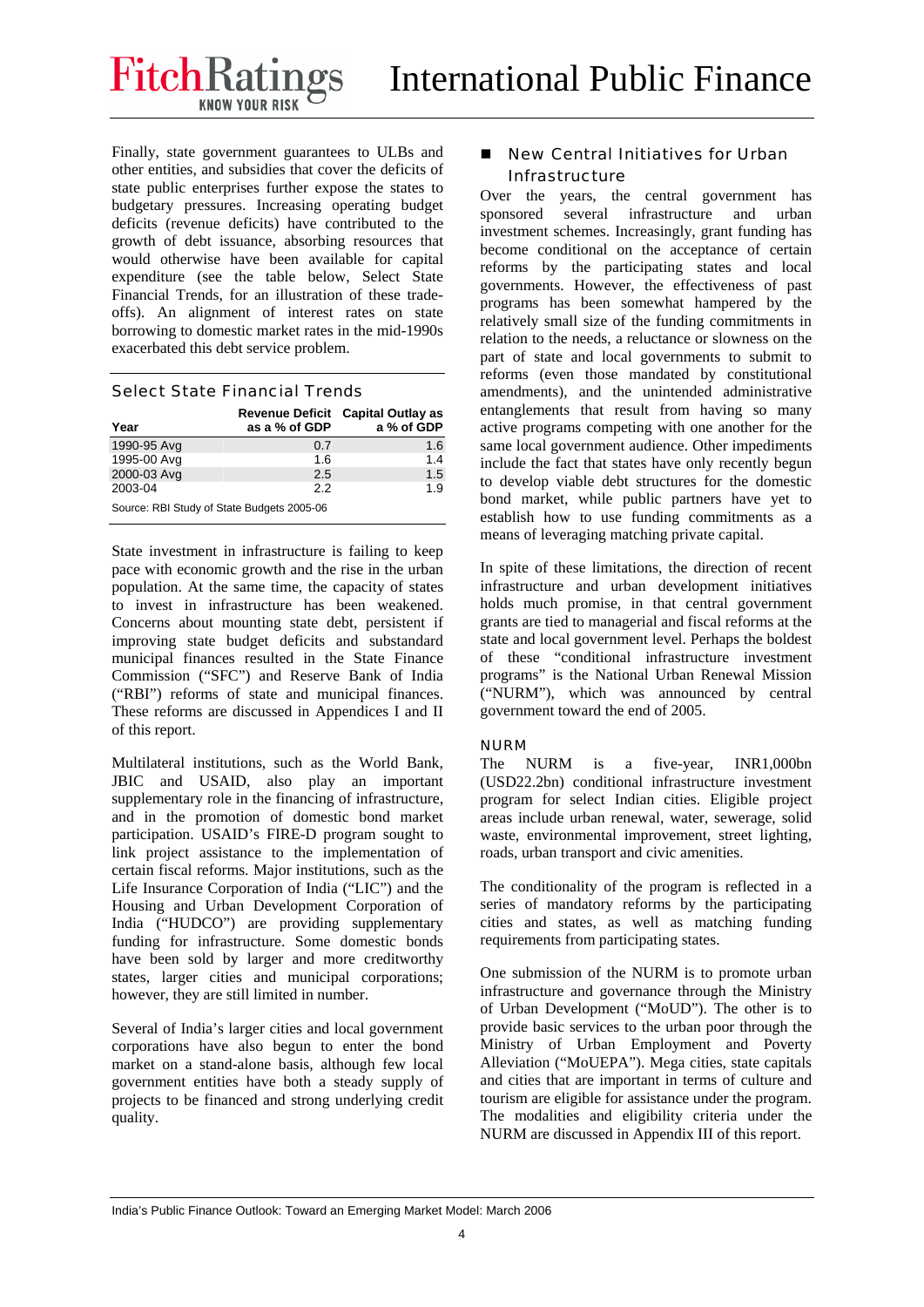# The Draft State Pooled Finance Scheme

The MoUD has drafted and approved a set of guidelines to promote ULBs' access to the domestic debt capital markets through a state pooled financing vehicle. These are currently being reviewed by the Planning Commission and the Ministry of Finance. If the central government adopts these guidelines, this will open up the capital markets to a wide range of ULBs that would not otherwise have independent market access, either because of their low credit quality or small project size.

Fitch currently rates the debt of India's first stateowned infrastructure bank (see section below on *Tamil Nadu's Water and Sanitation Pooled Fund*). It also rates the debt of many infrastructure banks and state revolving funds in the US, which were the initial inspiration for this type of infrastructure finance model (see "*State Revolving Fund and Municipal Loan Pool Rating Guidelines"*, dated 5 November 2004 and available at www.fitchratings.com).

If the guidelines are adopted by the government of India ("GoI"), it would then be the states' responsibility to implement the program by either designating an existing state pooled finance entity ("SPFE") or creating a new entity of this type to carry out the pooled finance development scheme. Under the proposed guidelines, SPFEs would have the following roles:

- Issuance of debt securities on behalf of ULBs without state guarantees (states may provide credit enhancement to SPFEs, but should be precluded from supporting SPFEs via direct state guarantees);
- working with the ULBs to select projects for financing based on viability and priority;
- facilitating the reform process for the ULBs in the areas of accounting and financial management reforms, efficient service delivery, pricing and tariff reforms, and governance reforms;
- obtaining credit ratings for the issuance of debt on behalf of the ULBs.

The proposal also suggests that bonds issued by the SPFE would be eligible for tax-free status under the government's existing guidelines for tax-free municipal bonds. Interest or dividend income earned on the investments made using the debt service reserve fund ("DSRF") corpus will be exempt from income tax provided that it is reinvested in building the DSRF corpus and used to further leverage infrastructure investments.

Contribution from GOI to the SPFE's DSRF would be 50% of the DSRF requirement as determined by a credit rating agency for a suitable rating which can help raise the funds cost effectively or 10 percent of the amount of the proposed bond issue, whichever is less. Each respective state government will contribute the balance of the DSRF. The GoI has set aside INR4bn for the 10th Plan and INR800m for 2003-04 (Source: MoUD).

# ■ The Emergence of Innovative Public Finance Structures

Recent debt issuances by a few Indian states are of great importance to the development and diversification of India's domestic capital markets. In some cases, they serve as useful precedents for creating and marketing bonds, illuminating the role of escrow funds for debt service, the mechanics necessary for full and timely debt service payment – as well as for the full utilization of bond trustee services – and the use of debt service reserves and other investor protections. In others, these debt issuances illustrate how to lower default risk by the pooled financing of municipal loans without a state guarantee. Finally, they demonstrate that various types of public-public and public-private partnerships can be used to attract private capital for infrastructure projects.

As prototypes for future state debt structures, they hold out the promise of sustainable infrastructure financing in India. The case studies in Appendix IV illustrate the important evolutionary steps that Indian state corporation debt is taking as it migrates toward the domestic bond market.

# **Number Wext for India's Emerging** Public Finance Market?

Growth in India's urban population and economic development goals has increased the need for the rapid provision of urban infrastructure. The concept that governmental financing can be supplemented with private sector funds to increase the total money available for local infrastructure development is validated by recent experience with several state corporation bond issues.

If ULBs can access domestic bond markets with a credit rating, this will allow them to actively support decentralization by bringing increased efficiency to their debt market transactions, while improving their accountability and transparency to the market, to taxpayers and to voters. Credit ratings, in tandem with ongoing government-sponsored reforms and the continued introduction of innovative debt structures, will lead to a gradual improvement in the number and quality of investment-grade state and ULB debt issuers. Ratings will also allow the introduction of

India's Public Finance Outlook: Toward an Emerging Market Model: March 2006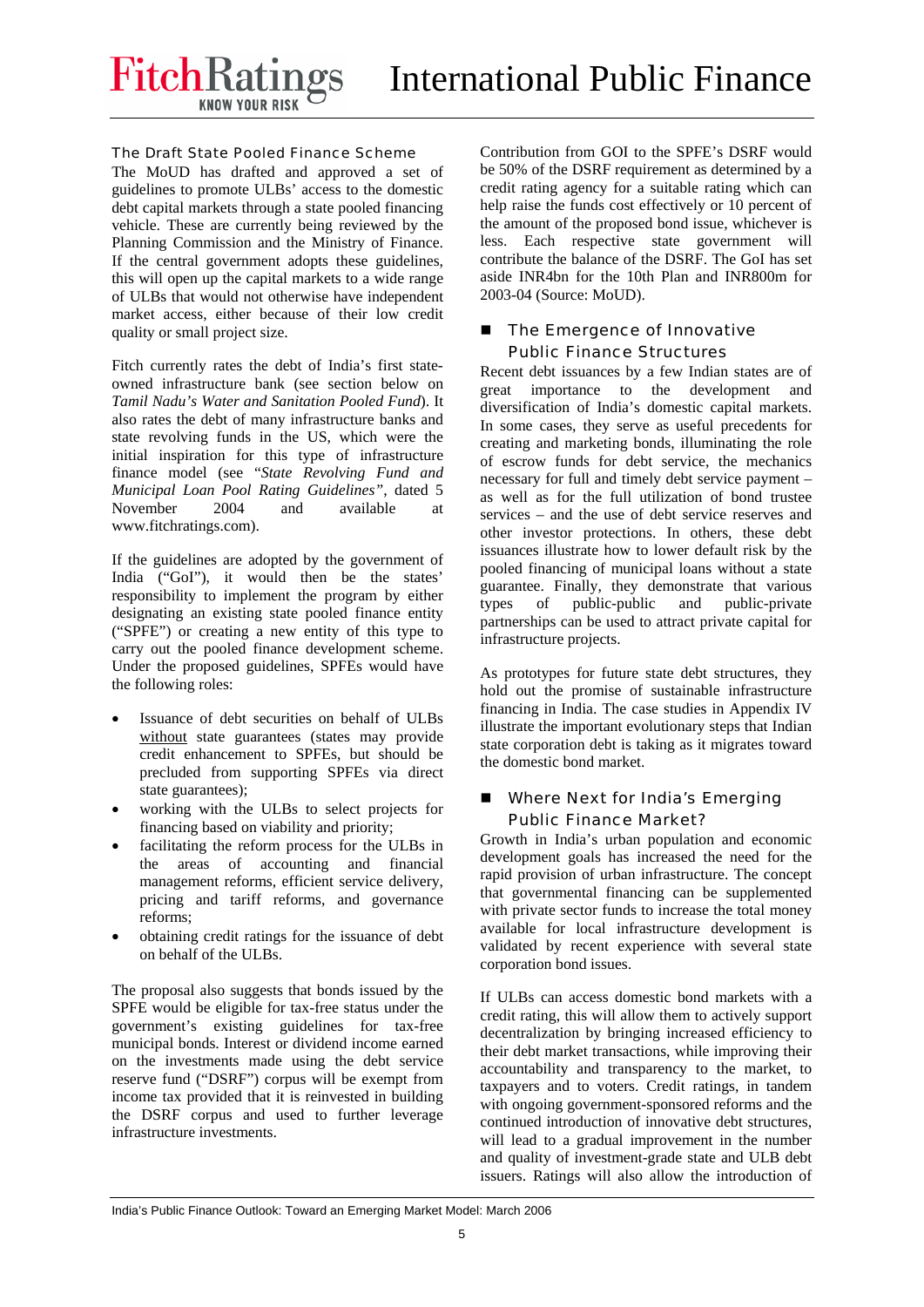progressively longer debt maturities, correcting the long-standing mismatch between the term of debt and the useful life of many infrastructure assets. All of this could lead to gradual improvements in the financial performance of state and local governments, thereby reducing the current over-reliance on statelevel guarantees and subsidies.

Fitch believes India could easily become an emerging market model for public finance. The present environment creates an opportunity to improve the state of public finances and to engage the domestic capital market in the sustainable financing of urban infrastructure requirements. Much depends upon the political will at all levels of government to implement the initiatives that have now been introduced. The macroeconomic outlook, which is expected to remain stable, is also a vital factor.

The relatively few and relatively small recent state corporation bond issues for infrastructure projects have been unimpressive in the terms of the way they addressed the country's immediate and immense infrastructure needs. Nevertheless, if public sector reforms are encouraged to progress, and if a public finance credit culture is able to develop in India, these small beginnings could easily prove to have a lasting impact on infrastructure finance.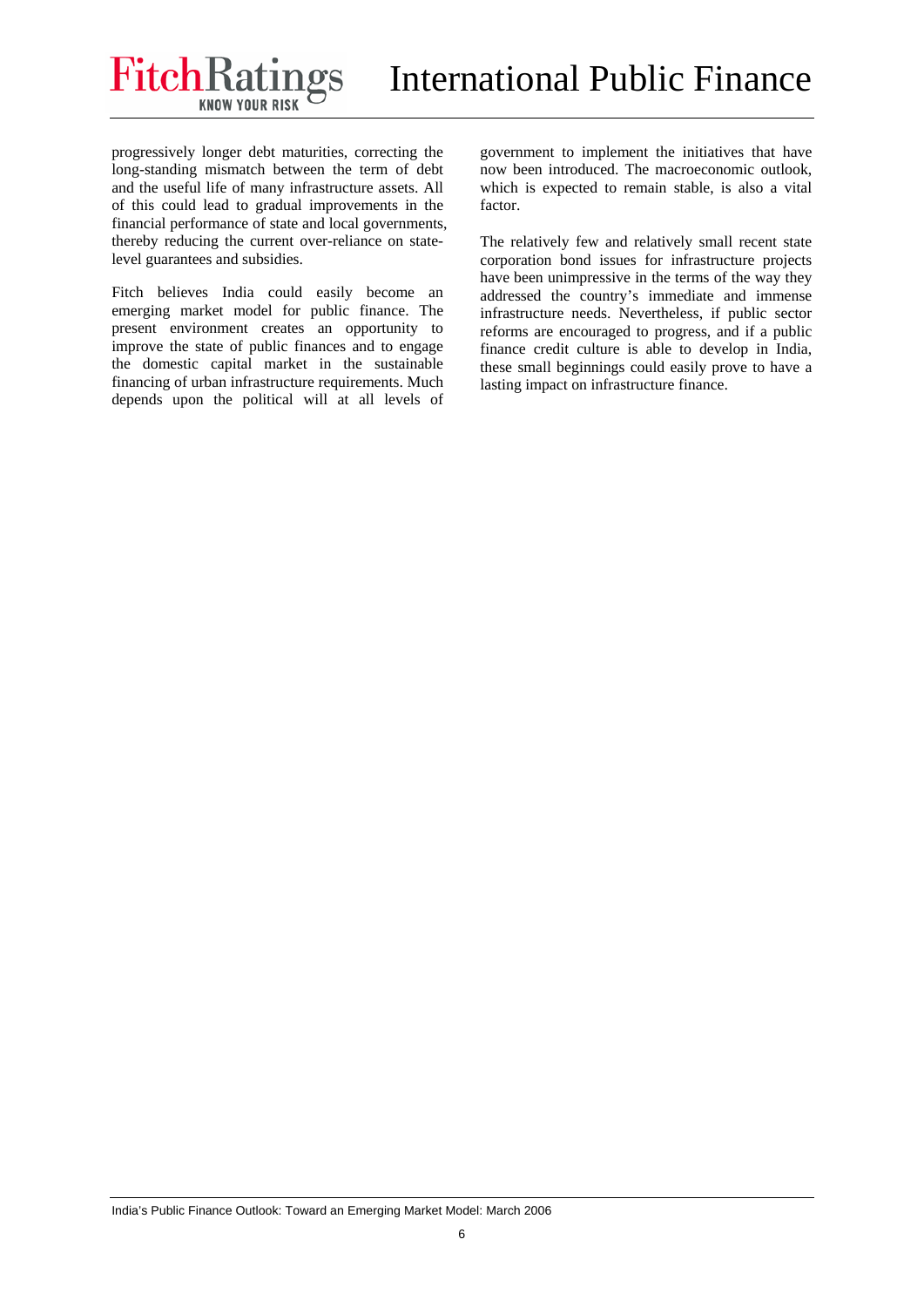## Appendix I: Central Reforms in the State Government Sector

The RBI, the Finance Commissions and the Ministry of Finance have been at the forefront of recommending state fiscal reforms: the 11th Finance Commission recommended a package of state fiscal reforms for the period 2000-01 to 2004-05 and central government created a fiscal reform facility incentive fund to encourage state participation in the deficit reduction program. While there was some progress toward reducing state budgetary deficits, most of it came in the last year of the plan, and the average level of deficits was still comparatively high.

The 12th Finance Commission recommended the discontinuation of the incentive fund. Emphasis at the Commission shifted instead to state enactment of fiscal responsibility legislation. In 2003, the Conference of State Finance Secretaries decided that the RBI would provide technical assistance to help states prepare fiscal responsibility legislation. The RBI circulated a model fiscal responsibility bill to the states. To date, the states of Karnataka, Punjab, Kerala, Tamil Nadu, Uttar Pradesh, Maharashtra, Orissa, Rajasthan, Assam, Gujarat, Himachal Pradesh, Haryana, Chhattisgarh, Madhya Pradesh Tripura and Andhra Pradesh have all enacted the fiscal responsibility and budget management act. Fitch views this as a credit positive for the states concerned.

The central government's key goals under the state fiscal responsibility legislation were as follows:

• to eliminate the revenue deficit by 2008-09;

FitchRati

- to reduce the overall fiscal deficit to 3% of state GDP over that same period;
- to produce annual targets for revenues and fiscal deficits;
- to produce an annual statement on the state's economy and fiscal strategy;
- to provide details on the number of government employees and personnel costs.

In consideration for the state's adoption of this legislation, the central government provided a debt consolidation and relief program that allowed states to consolidate all loans from central government and reschedule their amortization over a new 20-year period, at a new and lower interest rate of 7.5%. Thus the program offered lower interest costs and lower annual debt-servicing costs, further enhancing participatory state fiscal performance.

The RBI also conducted an internal study on the sustainability of state debt in 2005. The states were ranked by selected indicators of debt load, financial performance, local tax generation and growth in operating expenditure. The RBI made some important observations and recommendations on state fiscal reforms in that study. First, it noted that state budget documents do not give a full picture of state liabilities, including contingent liabilities. It recommended that, as states adopt fiscal responsibility legislation, they include a goal of eliminating budgetary subsidies for loss-making public enterprises. It also advised improving the transparency of state finances as a means of enhancing their credibility with the capital markets. It further recommended that some form of debt cap be considered. Finally, the study proposed a shift in capital expenditure that would aid economic growth and allow states to become increasingly self-financing – such as through dedicated taxes and user charges.

**Impact**: Fitch notes that improvements in state budgetary performance emerged in the fiscal year ended March 2005. This can be attributed to the enactment of fiscal restructuring plans by many states, debt relief on certain loans owed to the central government and increased central government transfers to the states, as well as the accrual to the states of all small savings collection payments. However, since not all of these events are recurring, it will be largely up to the states to sustain progress in their fiscal performance and begin a debt retirement plan for outstanding long-term liabilities. Rising global interest rates, political resistance to civil service cuts, and continued susceptibility to economic cycles will make sustainable progress at the state level challenging.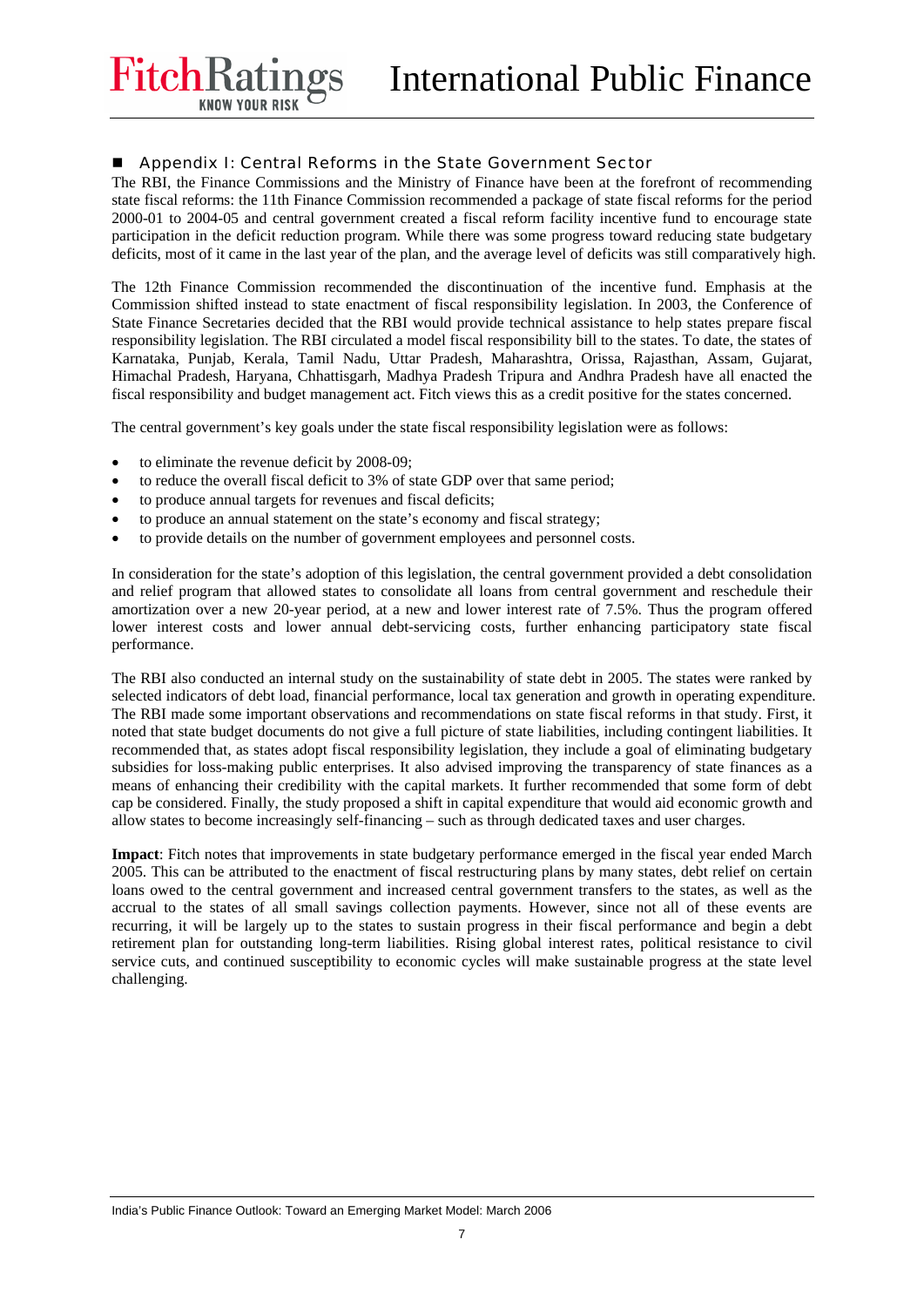**FitchRatings** 

# ■ Appendix II: Central Reforms to the ULB Sector

The economic reforms of the early 1990s and the passing of the  $73<sup>rd</sup>$  and  $74<sup>th</sup>$  Constitutional Amendments in 1992 (collectively "the amendments") decentralized considerable functional and financial authority for the provision of social and economic services and the provision of infrastructure to sub-national governments. These amendments, which promote a comprehensive process of urban sector reform, include:

- i. introducing legislation to facilitate decentralization;
- ii. improving the financial and administrative management of ULBs;
- iii. increasing the urban resource base through improved taxation, user-charge collection and a rules-based system of resource transfers.

The 74th Constitutional Amendment Act recognises the principles of local self-government and empowers ULBs by providing them with financial resources through the Central Finance Commission ("CFC") and State Finance Commissions ("SFCs"). The SFC review is an important step toward improving financial accountability at the municipal level. As ULBs' accountability increases, the commissions may evolve bodies that coordinate policy and resources between the different levels of government. For now, a more aggressive state oversight role, as mandated by the constitution, seems necessary.

Since the SFC makes recommendations on local and shared taxes as well as state devolutions, an externally driven review period occurring every five years becomes the trigger for municipal rating reviews. Internally driven reviews can be tied to the issuance of municipal debt, or to the release of an audit or budget, for example.

One clear vulnerability of state oversight is the likelihood that conflicting agenda or "regulatory tripwires" could interfere with an otherwise adequately functioning municipal authority. This is of particular concern where municipal debt service payments are at stake. Central and state governments need to develop a way of reconciling their government orders and regulations so as to avoid any interference or perception of interference with municipal finance activities.

An Urban Reform Incentive Fund ("URIF") was set up by the Government of India (GOI) in the Union Budget for 2002-03 to provide reform-linked assistance to the states, by amending the rent control act, repealing the urban land ceiling act, introducing duty reductions for land and property transactions, and improving the accounting systems and computerising land records. A City Challenge Fund ("CCF") has been proposed to facilitate city-level reforms by funding the transition costs of developing municipal management and service delivery systems.

## Key Provisions of the 74th Constitutional Amendment

The 74<sup>th</sup> Constitutional Amendment provides a positive framework for the empowerment of ULBs. Some of its main provisions are detailed below.

- It requires each state to revise its own municipal law to promote greater decentralization, resource mobilization, accounting reforms and the entry into private sector partnerships.
- It authorizes state legislatures to grant municipalities the authority to levy, collect and appropriate certain taxes and duties.
- It includes provisions related to shared tax collection by the state and state grants.
- It provides for the establishment of funds at the ULB level to handle receipts and disbursements.
- It has resulted in the development of a model municipal law that governs municipal corporations, municipalities and panchayats.

## The Model Municipal Law

The model municipal law serves as a template for states to revise their municipal legal framework. Its key provisions include:

- a definition of core municipal functions, including water supply and sewerage;
- state oversight of municipal finances through SFC recommendations;
- a form of administrative receivership for cities that default in the performance of their duties or that abuse their powers;
- a requirement that each state frame a ULB debt limitation policy;

India's Public Finance Outlook: Toward an Emerging Market Model: March 2006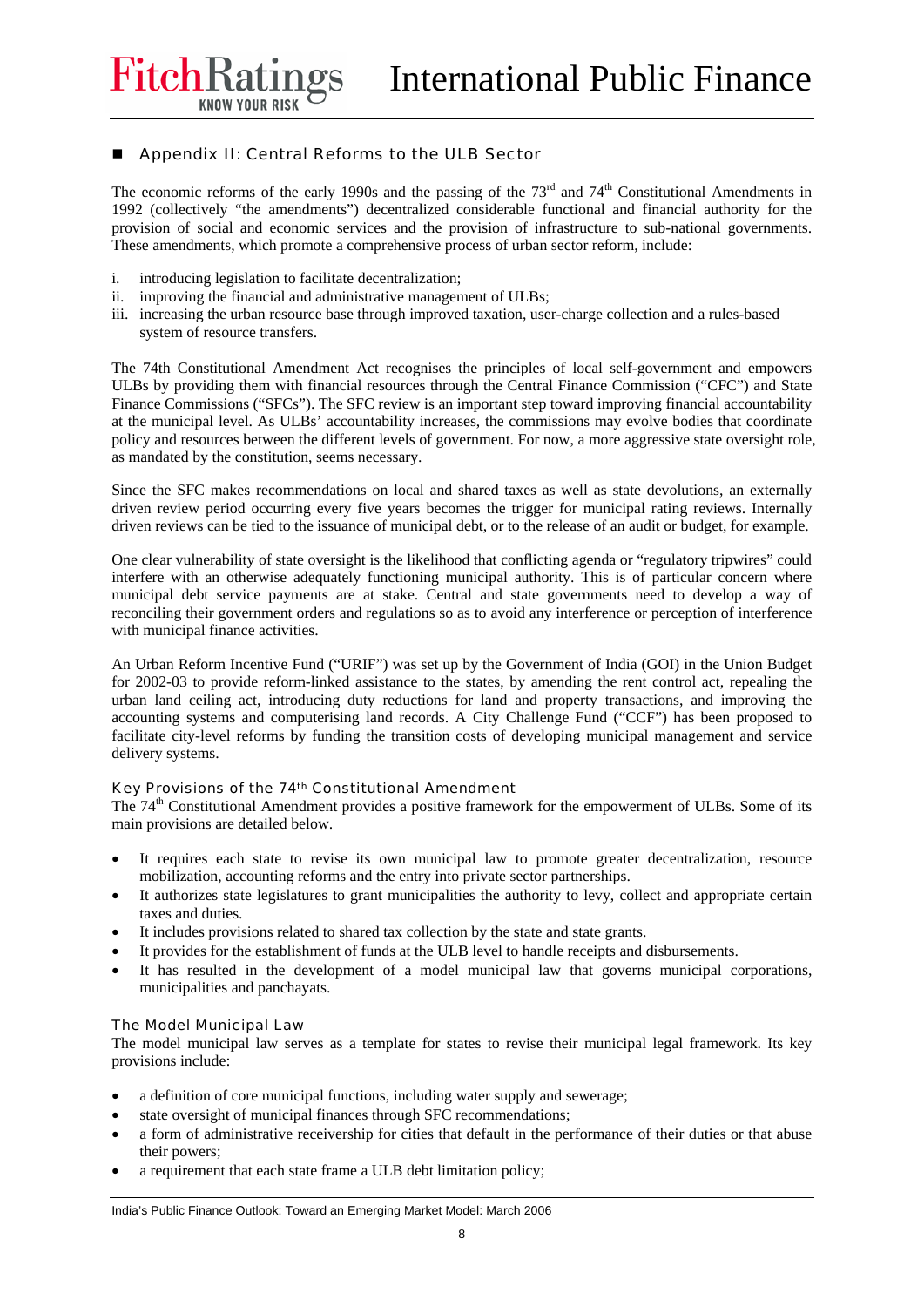• encouragement for ULBs to generate internal sources of revenue;

**1***p*s

- establishment of a state municipal accounting manual, and state appointment of a municipal auditor;
- a requirement that ULBs prepare an annual balance sheet and appoint a municipal accounts committee;
- a requirement that ULBs prepare an inventory of properties and facilities;
- encouragement for ULBs to implement their own development plans;
- authorization for private sector participation in the construction, financing and delivery of services (including revenue billing and collection).

#### Other Notable Developments:

FitchRatin

**KNOW YOUR RISK** 

A National Workshop on Municipal Accounting Reforms organized by the MoUD, the National Institute of Urban Affairs and state government representatives, with the cooperation of USAID, took place in New Delhi on 26 September 2003. It made the following recommendations:

- the adoption of an accruals based accounting system for ULBs;
- the development a model municipal accounting manual.

With USAID support, the MoUD agreed to develop an accounting training module and workshops for ULBs. It would also develop uniform software for the computerization of budget and financial accounts.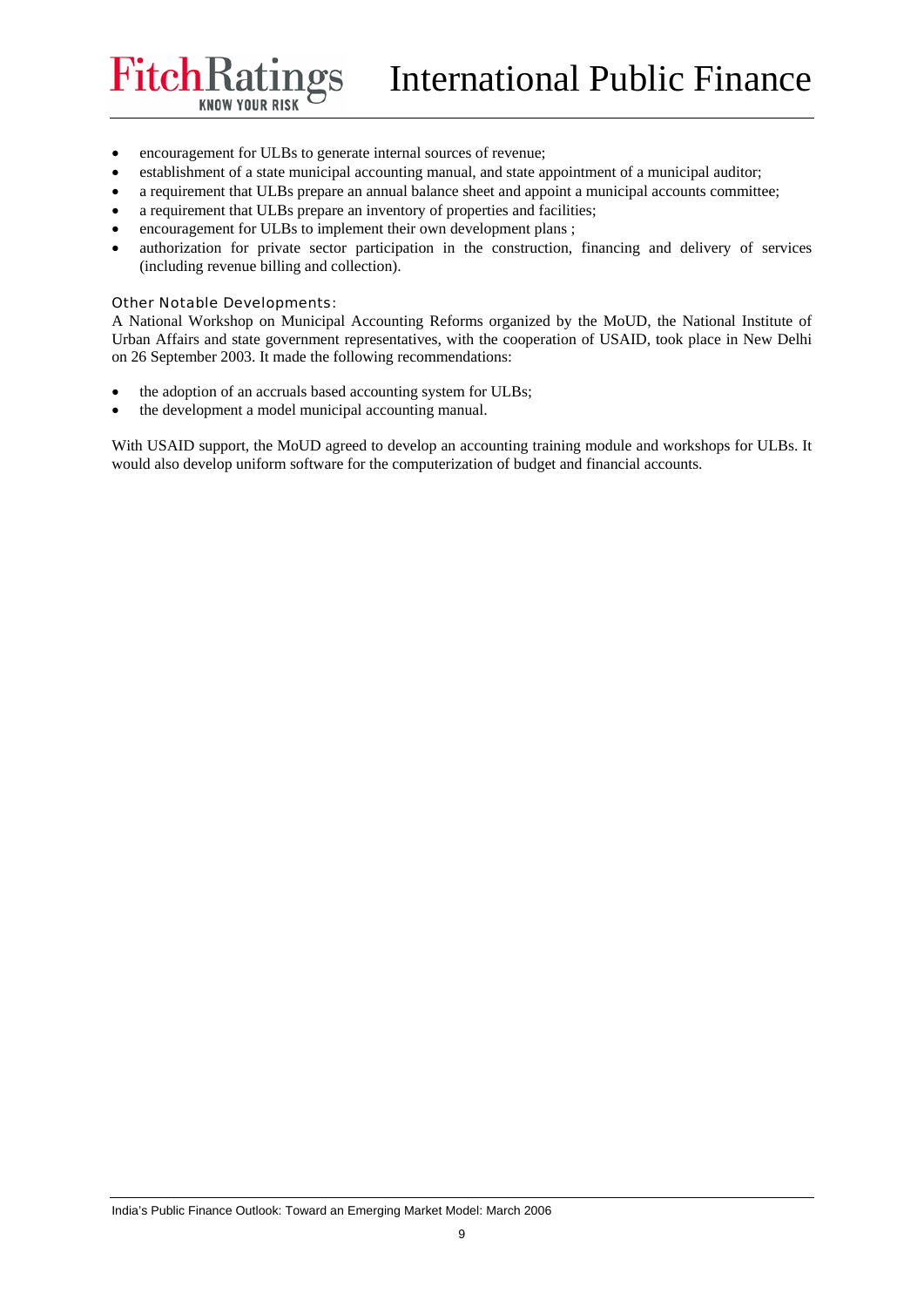# Appendix III: National Urban Renewal Mission – Eligibility Criteria & Modalities

NURM: Eligible Funding and Matching Funding Requirements

FitchRati

| Type of City or Project (%)                 | <b>Eligible Central</b><br><b>Government Grant</b> |    | <b>State Government</b> Financial Institution<br><b>Matching Grant</b> Loan Requirement |  |  |
|---------------------------------------------|----------------------------------------------------|----|-----------------------------------------------------------------------------------------|--|--|
| Population of 4m or More                    | 35                                                 | 15 | 50                                                                                      |  |  |
| Population of Less than 4m and More than 1m | 50                                                 | 20 | 30                                                                                      |  |  |
| <b>Other Cities</b>                         | 80                                                 | 10 | 10                                                                                      |  |  |
| <b>Desalination Projects</b>                | 80                                                 | 10 | 10                                                                                      |  |  |
| Source: MOUD, GOI                           |                                                    |    |                                                                                         |  |  |

The release of central assistance is linked to the implementation of certain reforms by the participating municipalities and their respective states, as detailed below.

- i. Mandatory ULB reforms include the adoption of an accruals-based, double-entry accounting system, the introduction of various e-governance and technological applications, the reform of the property tax system, the implementation of systems to recover utility costs through user fees, and budgetary provisions for basic urban services for the poor.
- ii. State mandatory reforms include decentralization measures mandated under the  $74<sup>th</sup>$  Constitutional Amendment Act, the repeal and reform of certain laws and duties (such as urban land, rent control and stamp duties), the introduction of independent regulators for urban services, the implementation of a public disclosure law and community participation law, and the institution of a city planning function at the ULB level.
- iii. Optional reforms for both ULBs and their respective states include various streamlining, automating and process-simplification measures, certain water preservation measures, the implementation of voluntary retirement schemes and the encouragement of public-private partnerships.

Modalities: Preparation of a city development plan ("CDP") is a pre-requisite for accessing funds under the NURM. A CDP is envisaged as a document that would provide a an overview of a city and proposals for its future development. It should present the current status of city's development; set out the directions of change; identify the thrust areas; and suggest alternative routes, strategies and interventions for bringing about the change. It should also establish a logical and consistent framework for the evaluation of investment decisions. An elaborate toolkit provided by MOUD, GOI outlines the framework and methodology for preparing the CDP and the City Investment Plan ("CIP").

Along with the CDP and a detailed project report ("DPR"), an application for the investment support component details the status of and commitment to reforms and the steps to financial closure. This last point will be supported by commitment letters from the state government/financial institutions/other parties detailing the balance funding required to undertake the project.

The NURM will be steered by the National Steering Group ("NSG"), which will provide policy oversight, and will be assisted by two central sanctioning & monitoring committees ("CSMCs", which will sanction and monitor projects and associated reforms, for the two submissions at the national level. There will also be a statelevel steering committee ("SLSC") to screen and prioritise identified projects and a state-level nodal agency ("SLNA") to appraise projects identified by the ULBs and oversee their implementation at the state level.

On approval and sanction of CSMC assistance, the MoUD and MoUEPA will release the funds to the state government or its designated state-level agencies – in four instalments, where possible – as additional central assistance (a 100% grant in respect of the central share). The first instalment of 25% will be released once the state government, ULB or parastatal agency has signed a memorandum of agreement ("MoA"). The balance of the assistance will be released – where possible, in three instalments – upon receipt of utilisation certificates to the extent of 70% of the central fund and also that of the share of the state/ULB/parastatal agency. This payment will also be subject to the achievement of agreed milestones for the implementation of mandatory and optional reforms at the state and ULB/parastatal agency level, as envisaged in the MoA.

India's Public Finance Outlook: Toward an Emerging Market Model: March 2006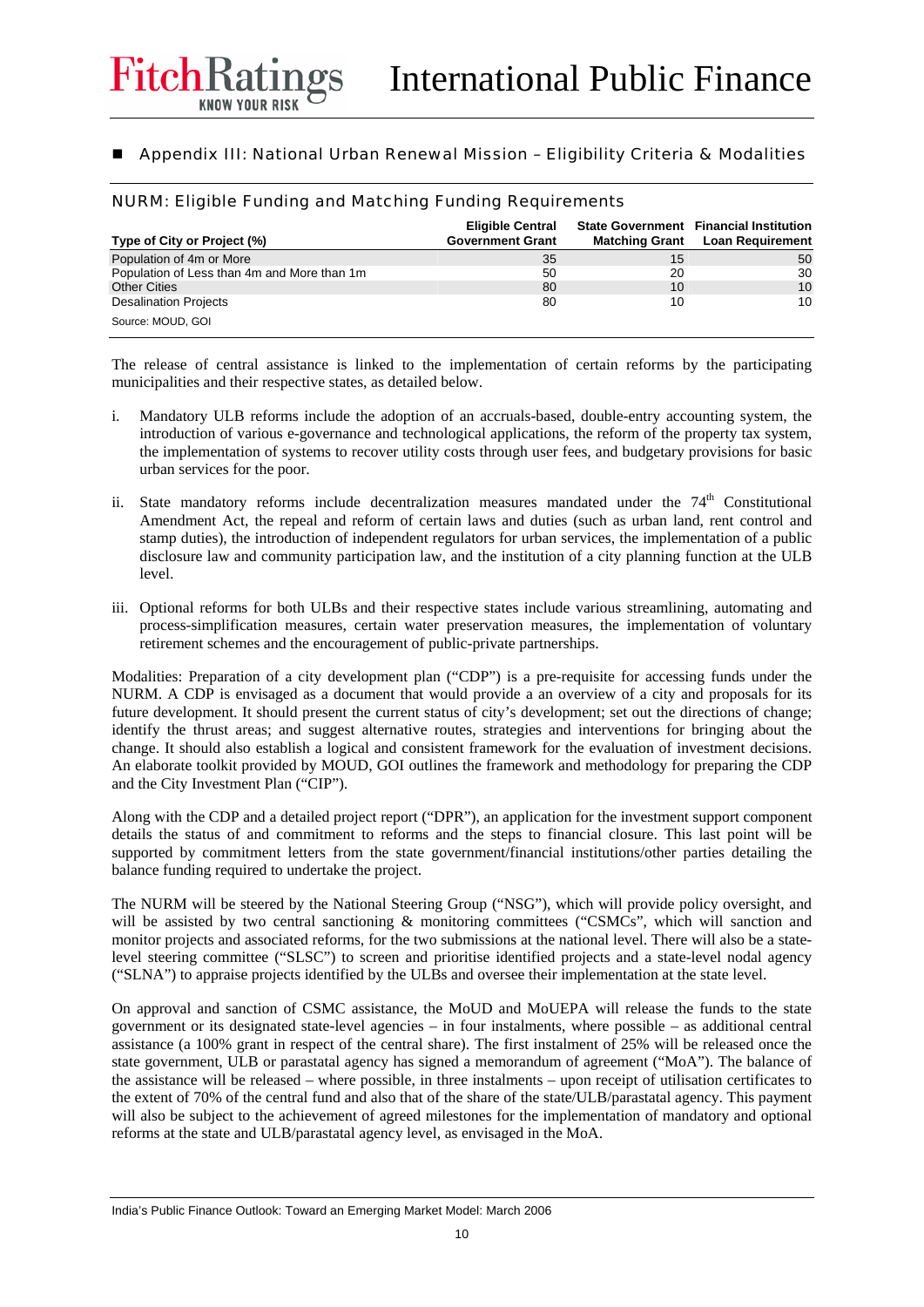**FitchRatings** 

# **Appendix IV: Case Studies**

# Case Study #1: How to Make a Debt Guarantee Credible

Maharashtra Patbandhare Vittiya Company ("MPVC") Limited

(Long-term debt rated 'BBB+(ind)(SO)' by Fitch, with a Stable Outlook; see Fitch report dated 20 March 2004)

There are many examples throughout Asia of state-created and -owned agencies or corporations that issue debt which is guaranteed by a parent government. It is important, however, to understand that differences in a local government's public accountability, budgetary process, administrative controls, and statutory or contractual debt arrangements can result in rating distinctions between straight government debt and government-guaranteed debt. Fitch has seen some transactions in India where the nuances of the government guarantee are brought into sharp relief.

In the case of MPVC's bonds, the guarantee from the government of Maharashtra is further supported by a tripartite agreement between the government, the trustees and MPVC, in which the government has a contractual obligation to provide annual budgetary provision for all the debt service payments of MPVC. MPVC itself is a special-purpose vehicle with no operational role other than raising funds and equitably distributing them to various entities executing irrigation projects throughout the state. This avoids the risk that funds provided for debt service could be diverted to another end-use. It also eliminates commingling risk, which was a problem for some earlier irrigation company bond issues, resulting in delays in payments to bondholders. Note that the existing arrangements are contractual and that a stronger security could be made with statutory authorization.

# Case Study #2: Securing Debt for a State Corporation With Operational Responsibility Maharashtra Jeevan Pradhikaran ("MJP")

(Series XI debt rated 'BBB(ind)(SO)' by Fitch, with a Stable Outlook; see Fitch report dated 9 August 2004)

(Series XII bonds of 2005 rated 'BBB+(ind)(SO)' by Fitch, with a Stable Outlook; see Fitch report dated 24 January 2005)

Like MPVC, MJP has a tripartite agreement. Its initial series of debt was rated one notch below the debt of MPVC, owing to MJP's operational role, which created a slightly higher risk that funds meant for debt service payments could be diverted. MJP is responsible for conceiving, preparing and implementing water supply and sewerage schemes in urban and rural areas throughout the State of Maharashtra, with the exception of Greater Mumbai. As a statutory body of the government of Maharashtra ("GoM"), it also acts as advisor to the state and to local urban entities on water and sewerage planning, operations and training matters. MJP receives budgetary support from GoM, which it leverages in the form of bond issues to accelerate the construction of local government water and sewerage projects.

In January 2005, MJP further tightened the structure for its upcoming Series XII bonds, opening a designated escrow account for the new series with a bank mutually agreed upon by both MJP and the trustee. This structural enhancement did not affect previously outstanding debt series. In terms of the cash flow management for the full and timely payment of MJP's debt service, a contractual process has been established whereby MJP notifies the appropriate state government departments of an upcoming payment requirement three months in advance of the actual payment date. MJP credits payments received from GoM to the designated escrow account.

# Case Study #3: Using Trustee Relationships to Maximize Full and Timely Payment Karnataka State Financial Corporation ("KSFC")

(Taxable Redeemable Bonds 2005 rated 'AA-(AA minus)(ind)(SO)' by Fitch, with a Stable Outlook)

KSFC was established under the State Financial Corporation Act of 1951. It manages loans to small and medium enterprises ("SMEs") in the State of Karnataka. KSFC is an arm of the government of Karnataka ("GoK") and its board, mostly comprising GoK officials, has approved the bond issue, which has been guaranteed by GoK under a government order. KSFC established a designated, trustee-held account for the repayment of its debt service under the terms of its financing agreement.

The trustee is required to monitor the balance in the designated account and notify KSFC of any shortfall in funds at least 15 days prior to a debt service payment date. KSFC must ensure that the designated account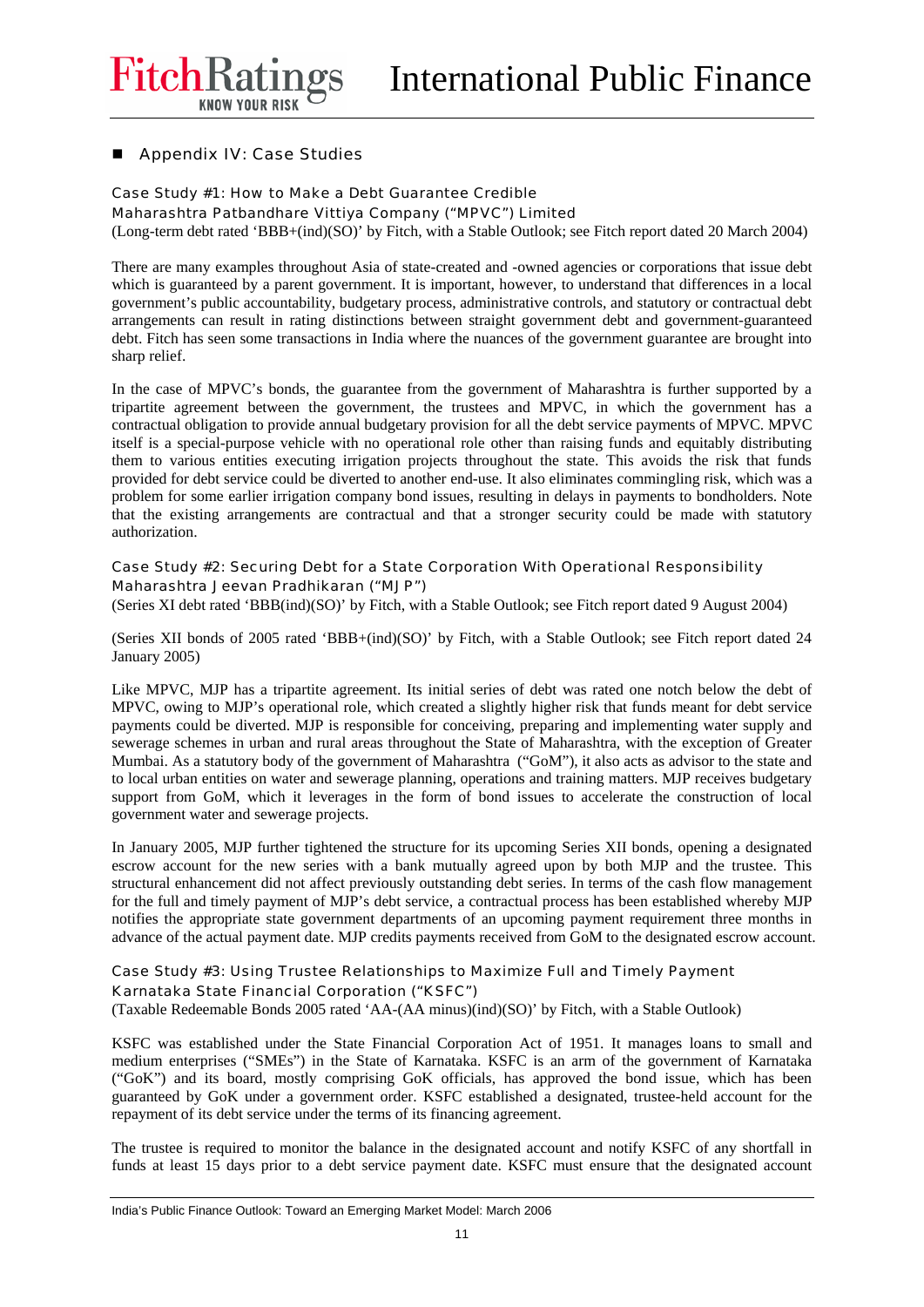contains the scheduled debt service amount at least seven days prior to the payment date. The agent bank confirms the adequacy of funds in this account by sending notice to the trustee.

In the event of a continuing shortfall seven days prior to the payment date, the trustee notifies the finance department of the State of Karnataka to transfer the required funds into the designated account. The state is required to make this transfer at least five days prior to the payment date. The trustee confirms receipt of this payment and makes debt service payments to the investors three days prior to the payment date.

#### Special Note on Bond Trustees

FitchRati

The trustee's role is of great importance as it oversees adherence to the segregation of accounts, the flow of receipts into these accounts, the actual debt service repayment and notification mechanisms, and the procedures for investor remedies in the event of default. Trustees in India have evolved into effective organizations in the past few years and a few of them have become specialists in this field. Typically, a large financial institution/bank sets up a trustee arm that caters to the demand for trustee services, although in some cases the banks themselves may provide such a service.

#### Case Study #4 Maximizing Public-Public and Public-Private Partnerships

The Tamil Nadu Urban Development Fund ("TNUDF") was established as a trust in 1996under the Indian Trusts Act, 1882. The state's Municipal Urban Development Fund ("MUDF") was converted into the TNUDF with the participation of the government of Tamil Nadu ("GoTN"), the Industrial Credit and Investment Corporation of India Limited ("ICICI"), Housing Development Finance Corporation ("HDFC") and the Infrastructure Leasing and Financial Services Limited ("IL&FS").

TNUDF is a public-private partnership providing long-term debt for civic infrastructure without a government guarantee. This arrangement brings private sector management expertise to the selection and financing of local public infrastructure projects, and gives creditworthy ULBs access to the private capital market. TNUDF is managed by a corporate trustee (Tamil Nadu Urban Infrastructure Trustee Company Ltd.) and uses a dedicated fund manager (Tamil Nadu Urban Infrastructure Financial Services Limited).

TNUDF uses shareholder capital, investment income, ULB loan repayments and multilateral agency loans for its programs. Its important achievements include the issuance of India's first true toll road bond (the Madurai Inner Ring Road Project), and the creation of the Water and Sanitation Pooled Fund ("WSPF"), India's first state infrastructure bank for ULB water and sewerage projects. The importance of WSPF is discussed below.

# Case Study #5: Enhancing Credit Quality by Pooling Project Risk

## Water & Sanitation Pooled Fund ("WSPF")

(INR304m bond issue rated 'AA(ind)(SO)' by Fitch, with a Stable Outlook; see Fitch report dated June 2003)

As the first rated pooled finance issue in India, WSPF's 15-year domestic bond issue in late 2002 represents a major breakthrough in Indian public finance. This pooled finance vehicle is important because it provides an attractive means for small and medium-sized ULBs to access the capital markets.

The proceeds from the issue were lent to 13 ULBs in Tamil Nadu so that they could either refinance existing higher-coupon loans or finance water supply and sanitation projects. In aggregate, the loan agreements with the ULBs mirror the repayment obligation on WSPF's bonds. Monthly loan repayments are credited to a separate fixed deposit account by participating ULBs, a schedule designed to ensure that the funds needed for upcoming loan payments to WSPF are segregated in advance.

These funds are transferred to the WSPF trustee-held account in advance of WSPF's bond payment date. In the event of any shortfall in the ULB loan contributions, the financing agreement contains provisions to tap SFC devolution payments to the ULBs. This state aid intercept feature is a major credit enhancement for the bonds. In practice, some ULBs make their loan payments using their own budgetary revenues, while others elect to allocate their state aid allotments to their loan contributions. Participating ULB revenues include property tax, user charges and SFC devolutions.

The second credit enhancement under the program is that that WSPF's bonds have a fully funded debt service reserve fund. If the fund is drawn, it must be replenished using the same state aid intercept mechanism as for the ULB loans. The final credit enhancement for WSPF's bonds is a USAID guarantee in an amount equal to 50% of the principal amount of the bond issuance. Future bond issuances may or may not include this security feature.